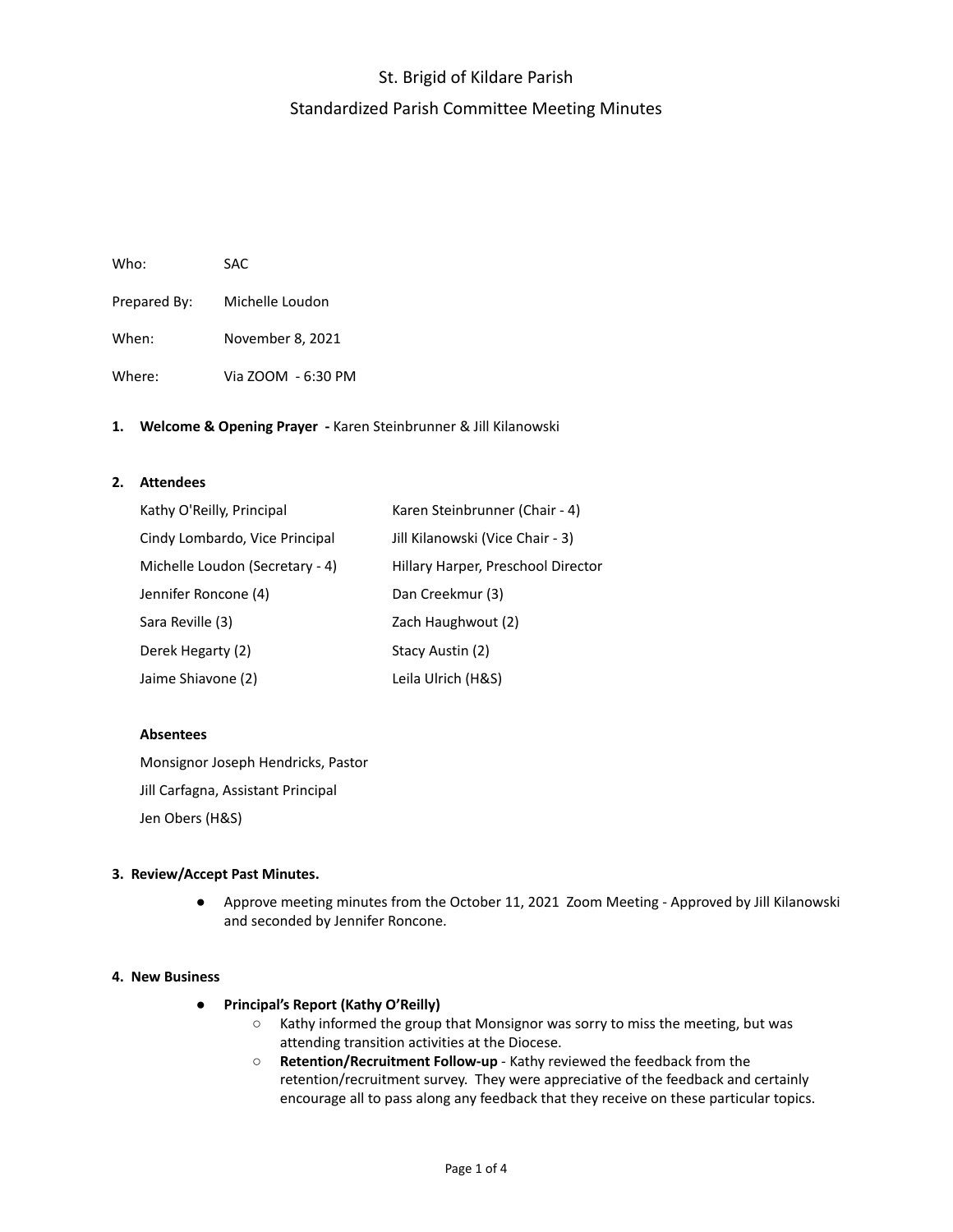## St. Brigid of Kildare Parish

## Standardized Parish Committee Meeting Minutes

One of the surprising things that Kathy noticed on the survey is that there is again discussion on the grading system used by St. Brigid. She felt that we had been using the standards based grading system long enough that it would not be as much of an issue to parents. However, it appears that as we bring in new groups of parents, there needs to be continued education on the standards based grading system. In addition, the grading system is not necessarily something that can be changed by Kathy alone. It is a Diocesan directed initiative. We have spent a very large amount of time on the standards based grading system. Now, maybe it is important to spend additional time on the communication piece of the grading system so that it gets through to as many parents as possible. It is important to parents, especially those with children in middle school, that the background and explanation of how the grading system works would be helpful for parents. In addition to how the grading system works, it would be helpful to explain to those parents in middle school preparing for high school with their students that the parents and students understand the changes in the grading system that their students will experience as freshmen. Another issue is battling with students to get homework done on time. Students need to learn the responsibility portion that the homework should be completed on time. As parents, the committee expressed that in the lower grades, the standards based grading is appreciated and seems great, but as they get older it often causes parents angst because they don't really understand the grading system since we were most likely all raised on letter grades. It is very hard to compare the standards based grading system to the letter grades as well. Think more explanation is needed for the parents and at a younger age with the children so they are not confused by the time middle school rolls around. Kathy mentioned to the committee that the last page of the survey results contained six areas that she is hoping we can do some additional brainstorming on and have discussion at a future meeting. If you have a particular interest in any of these particular items or would like to share thoughts with Kathy, please send her a note by email as soon as possible. The six topics are: finances, Catholic school connection, class sizes, grading system, rules & traditions and athletics. Lastly, Kathy wanted to remind the group that with concerns about middle school aged children, that we need to remember that they are somewhat tough to motivate anyway, so looking at many of these things, we just need to be aware of this. There is some hope that as PBL gets off the ground that this might be an opportunity for kids to feel like they have a bit more say in what they are learning and therefore, they might get a little more excited about their school day.

- **Meeting with Diocesan Office (Karen Steinbrunner)** Karen shared with the group that she had the good fortune of meeting with Superintendent Adam DuFault and Lori Dulin about retention and the future of Catholic Schools. Adam and Lori had prepared an entire retention document of Karen for K-8 schools within the Diocese. St. Brigid is not the only school to be seeing potential drops in enrollment and retaining the children that we do have in the school at the current time. She will share this document with the group once she shares it with Kathy. In addition to retaining students, Karen talked with Adam and Lori about the ways that the Catholic High Schools needed to become more visible to the middle school students and at an earlier age so that they have a better chance of becoming the "household name" in high schools. Karen shared concerns that a "bridge" to high school is not really there in the middle school grades and she continued to express interest that one needed to be built. They also discussed masking in the K-8 schools and whether they might follow the high schools in lifting their mask mandates. Adam has new hope now that the K-8 students are becoming eligible for the vaccine, but still sees it to be a ways off.
- **Open House Scheduled for 2022** Kathy continued to report with the Open House scheduled for January 9, 2022. There will be an in person version and a hybrid version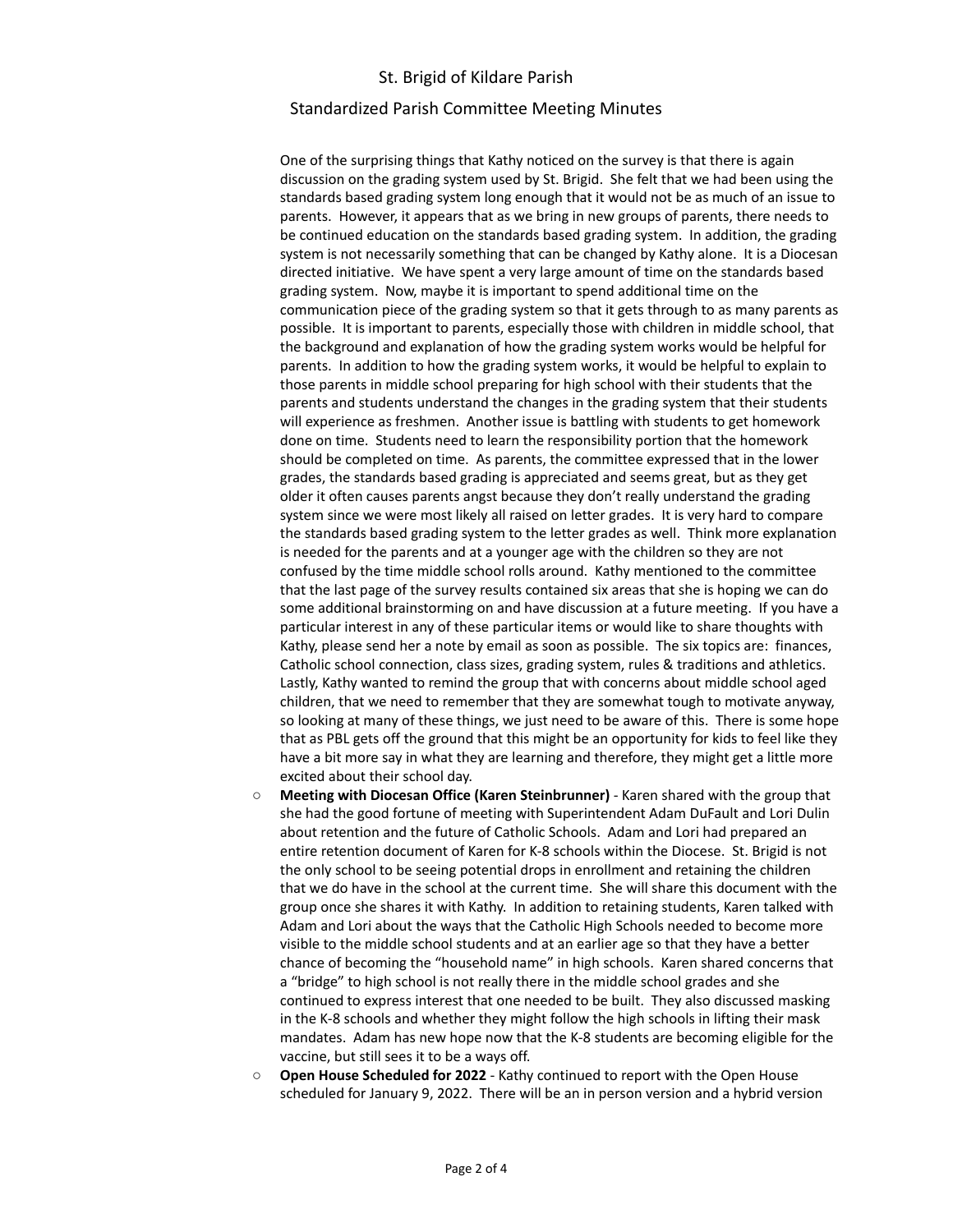# St. Brigid of Kildare Parish

# Standardized Parish Committee Meeting Minutes

plus the option for a virtual tour. Ads will be coming in the next month in regards to the Open House.

- **Diocesan Letter regarding high school optional masking** Kathy shared that cases needed to get to about 100/100,000 before we could make a real local decision regarding the mask mandate for St. Brigid of Kildare school. We still need to work through the local decision making process. It will probably not be a black and white issue, but one that might need to be reevaluated throughout the year based on cases, etc. There is a new policy that has been released by the public health department called "Mask to Stay, Test to Play" It is in reference to exposures happening at school and while it sounds good, and the athletics piece will be very helpful, the contact tracing and follow-up to the testing is going to be super time intensive. She will keep the group updated about this project
- **Teacher support** Kathy shared that the administration and staff are doing pretty well right now. H&S has been a great source of support and are the best cheerleaders!
- **Pre-School Report (Hillary Harper)** Hillary shared that all was going well with the youngest learners in the school. Dublin has approved the use of the "Arks" through August 2022, so they are planning class sizes, etc. with the intent of moving back to the "big school". Parent teacher conferences are underway. They also have a lunch and learn program for the students and it is full. Leila Ulrich will be the newest substitute in the pre-school program.

## **5. Standing Committee Reports**

● **Home and School Report** - Leila reported that the H&S Trunk or Treat was great. Barn Bash also was a successful event with about 800 people in attendance. No one seemed to miss the hot dogs and they plan to continue with the pre-packaged snacks through next year. The date for Barn Bash in 2022 is October 21, 2022. Spirit Wear sales are open for just a few short weeks. The recess volunteer program is going well. The new gear for indoor recesses has been distributed to the variou classrooms. There is going to be an author visit by Meg Hunter-Kilmer for 4th - 8th grade about her newest book "Saints Around the World." There will also be a toy drive benefiting three different organizations in November/December. Please watch the Wolfhound Wednesday for greater details. Lastly, the Annual Fund is up to about \$30,000 with 130 families donating. We will continue working to grow this fund.

#### **6. Date/Time of Next Meeting**

The next meeting is scheduled on Monday, January 10, 2022 at 6:30 PM. We do not meet in December, but stay tuned for information from Karen. Again, we hope to be in person, but information will come out regarding this issue prior to January 10.

#### **7. Closing Prayer**

The meeting was closed at 7:36 pm.